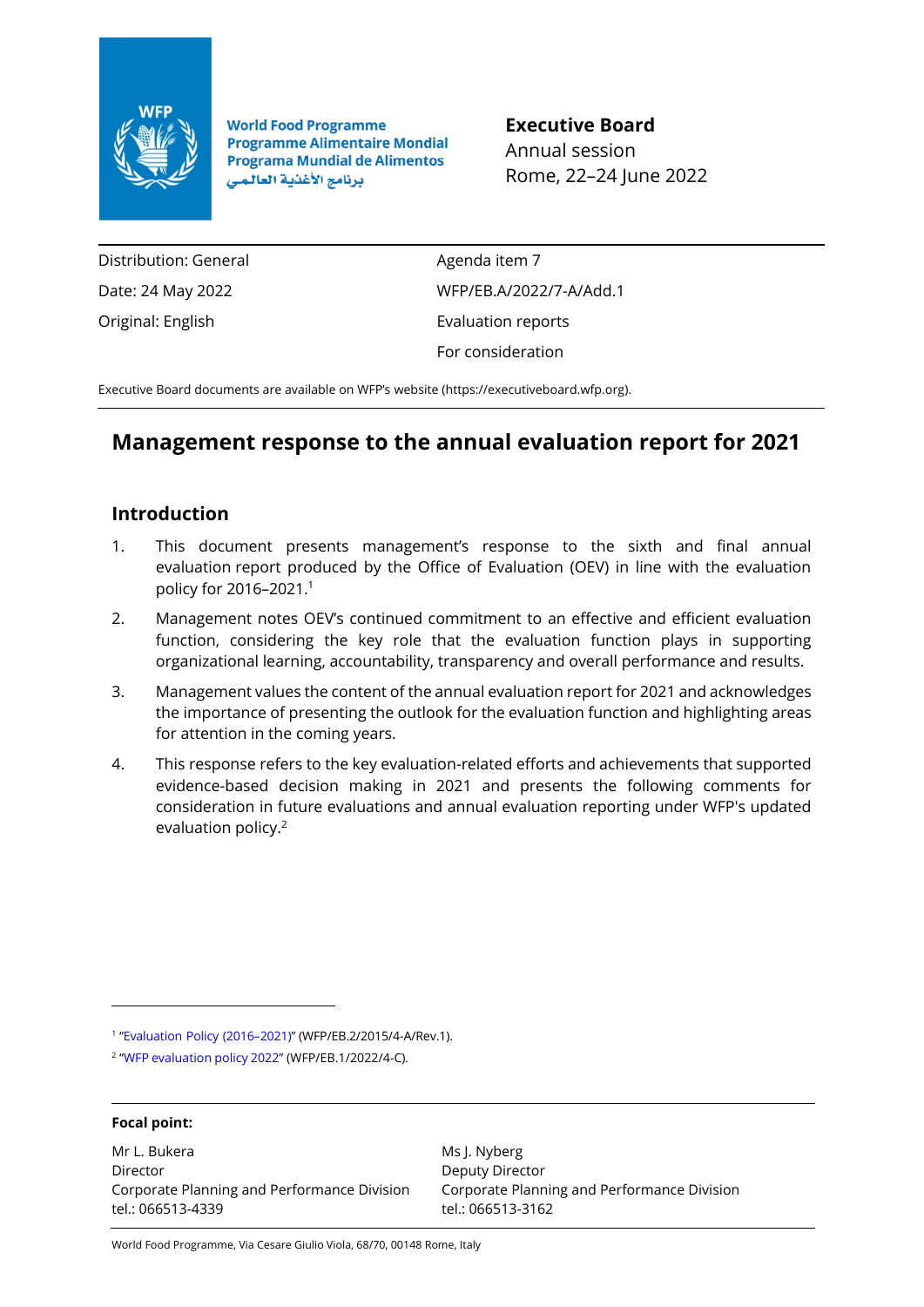#### **WFP evaluations for evidence-based decision making**

- 5. Management appreciates that WFP adheres to the United Nations definition of evaluation, which states that evaluation serves the dual and mutually reinforcing purposes of accountability and learning.
- 6. Management notes and appreciates that the updated WFP evaluation policy of 2022 is rooted in the most recent international norms and standards for evaluation. Furthermore, in recognition of and support for the evaluation function, management has embedded evidence use from evaluations as a management key performance indicator (KPI) in the corporate results framework for 2022-2025.
- 7. Management is committed to ensuring that evidence from evaluations is better combined with research, monitoring and other evaluative activity to strengthen the use of evidence generated and thus improve learning and knowledge management.

## **Quality of evaluations**

- 8. On the quality of evaluations, management welcomes the information on the results of the post-hoc quality assessment. This seems particularly relevant given the significant increase in the number of evaluations between 2016 and 2021 and the introduction of decentralized evaluations.
- 9. Management has taken note and recognizes the positive outcome of the peer review of WFP's evaluation function, which was conducted by the United Nations Evaluation Group and the Development Assistance Committee of the Organisation for Economic Co-operation and Development in 2020. Furthermore, management has noted possible areas of collaboration with OEV in working to improve monitoring as well as the evaluation of cross-cutting agendas, joint evaluation and national evaluation capacity, as indicated in the peer review. <sup>3</sup> Going forward, this will strengthen overall performance management at WFP, including in evaluation and support WFP overall as a leader and contributor to United Nations reform, country-level harmonization initiatives, independent system-wide evaluations and joint evaluations.

## **Evaluation and learning**

10. On the use of evaluations, given the relatively low rate of implementation of evaluation recommendations noted in the report on the implementation status of evaluation recommendations prepared for consideration by the Board at its 2022 annual session, <sup>4</sup> management would support an expanded analysis in the "use of evaluation" section of future annual evaluation reports. This is furthermore aligned with the new management result 5 in the corporate results framework for 2022–2025 on evidence and learning which has two new management KPIs, one dedicated to the extent to which draft country strategic plans (CSPs) and policies take into account the findings, lessons and recommendations of evaluations of CSPs and the second to the timeliness of evaluation reports. <sup>5</sup> Management remains committed to systematically ensuring that all CSP design processes are informed by CSP evaluations as long as the current coverage norm for CSP evaluation is in place.

<sup>3</sup> United Nations Evaluation Group and WFP. 2021. *Peer Review of the Evaluation Function at the World Food [Programme.](https://docs.wfp.org/api/documents/WFP-0000128175/download/)*

<sup>4</sup> "Implementation status of evaluation [recommendations](https://executiveboard.wfp.org/document_download/WFP-0000138990)" (WFP/EB.A/2022/7-F). The associated KPI measures the extent to which the recommendations made in WFP evaluation reports are implemented in a timely manner. It is linked to management result 5 of the corporate results framework for 2022–2025 and outcome 4 of the 2022 evaluation policy.

<sup>5</sup> Under the [WFP corporate results framework](https://executiveboard.wfp.org/document_download/WFP-0000135897) (2022-2025) management result 5 on evidence and learning contains the following KPIs: *Percentage of implemented evaluation recommendations (disaggregated by evaluation type)*; and *Percentage of WFP draft policies and draft CSPs which refer explicitly to evaluation evidence*.